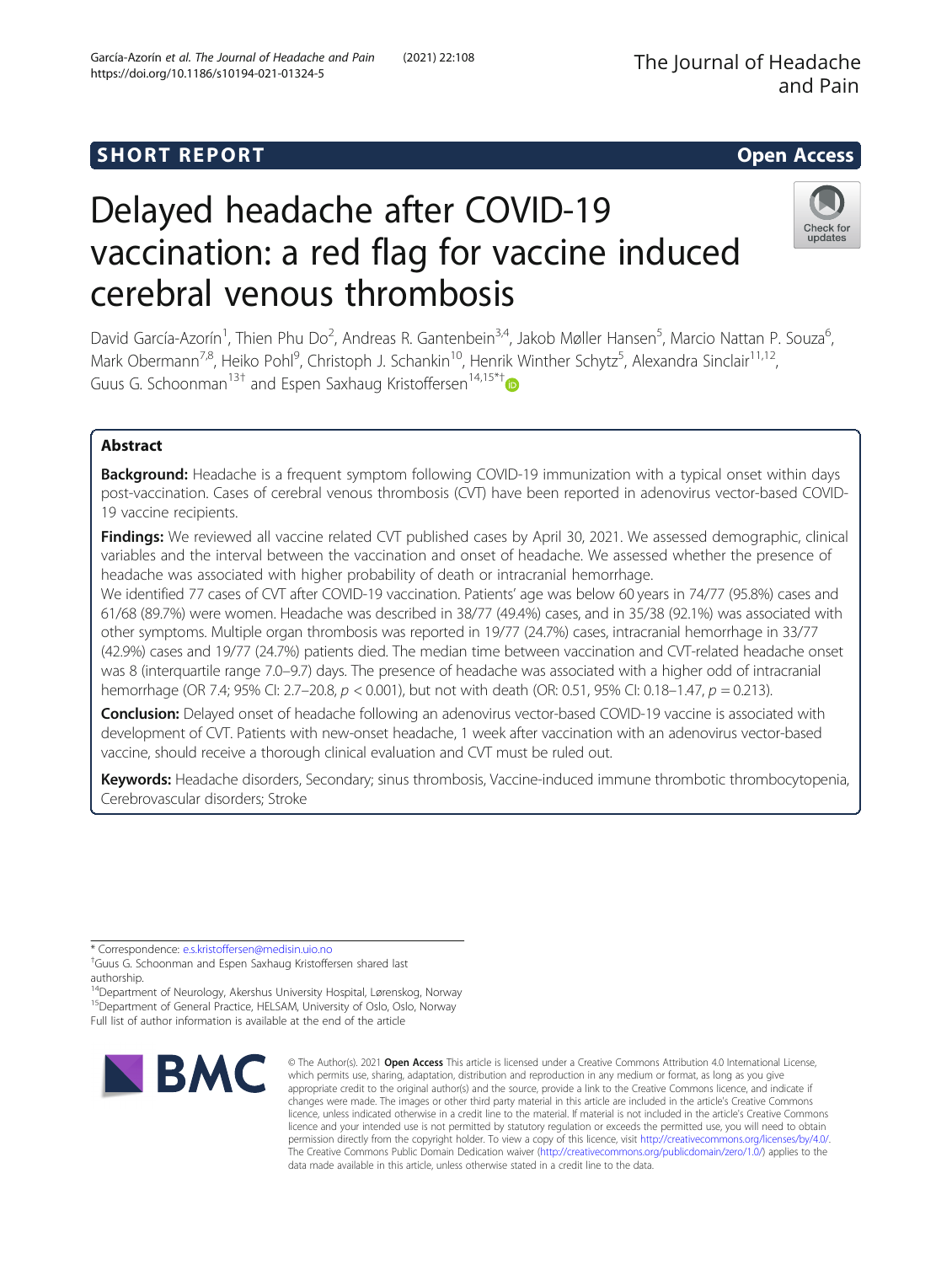# Introduction

Headache is within the most frequent adverse effects following coronavirus disease 2019 (COVID-19) immunization. It is reported by approximately half of the vaccine recipients, both in clinical trials and realworld data  $[1, 2]$  $[1, 2]$  $[1, 2]$  $[1, 2]$ . Headache typically presents within the first 72 h post-vaccination and may be associated with additional symptoms, such as fatigue, fever, myalgia, arthralgia, or diarrhea [\[1](#page-3-0), [2](#page-3-0)].

Several cases of cerebral venous thrombosis (CVT) have been reported in non-replicant adenovirus vectorbased COVID-19 vaccine recipients (Oxford-AstraZeneca ChAdOx1-S and Johnson & Johnson (J&J) Janssen Ad26.COV2S) [\[3](#page-3-0)–[7](#page-3-0)]. The association was based on the presence of thrombocytopenia [\[3](#page-3-0)–[8](#page-3-0)], anti-platelet factor 4 antibodies [[6,](#page-3-0) [7](#page-3-0)], and multiple organ thrombosis (vaccine-induced immune thrombotic thrombocytopenia (VITT))  $[3-8]$  $[3-8]$  $[3-8]$  $[3-8]$  $[3-8]$ . There was a higher mortality rate  $[3-8]$ than in other CVT series reported in the literature and an increased standardized morbidity ratio (SMR) in patients aged between 30 and 49 [\[3](#page-3-0)]. SMR is also known as observed-to-expected analysis, which analyses the ratio between the observed number of cases in the population over the number of cases that would be expected based on the baseline incidence according to databases and prior studies [\[9](#page-3-0), [10](#page-3-0)].

Headache is the most frequent symptom in CVT, and it may occur isolated or accompanied by other symptoms [[9](#page-3-0)–[11](#page-3-0)]. As in other secondary headache disorders, CVT may be recognized by the presence of red flags [\[11,](#page-3-0) [12](#page-3-0)]. Herein we highlight a potential novel red flag based on the available scientific data that may help clinicians to properly identify cases of CVT following non-replicant adenovirus vector-based COVID-19 vaccines.

# Methods

This is an observational study with case-control design. The study population were vaccinated with nonreplicant adenovirus vector-based vaccines. The case definition was CVT following COVID-19 non-replicant adenovirus vector-based vaccines. We screened PubMed for all published cases and case series between March 01 and April 30, 2021, and assessed specific reports from the United States Centers for Disease Control and Prevention and the European Medicines Agency providing patient-level data. The search term is available in the [supplementary appendix.](#page-2-0) We assessed and extracted the following variables, which are presented as descriptive statistics: age, sex, use of contraceptives or hormonereplacement therapy, presence of headache, presence of additional symptoms, the interval between the vaccination and the first symptom, intracranial hemorrhage, and death. We compared the time elapsed between vaccination and the first clinical onset in patients with

and without headache. As control group, we reviewed the United States Vaccine Adverse Event Reporting System (VAERS) [\[2\]](#page-3-0) reports under the symptom "headache" following COVID-19 vaccination up to April 30, 2021, assessing the number of days between the immunization and the headache onset. In the statistical analysis, we assessed whether the presence of headache in patients with CVT was associated with higher probability of death or with higher probability of intracranial hemorrhage by univariate logistic regression, presented as odds ratio (OR) and 95% confidence interval (CI). The statistical signification threshold was 0.05 and statistical tests were two-tailed. No statistical power calculation was conducted prior to the study. Statistical analysis was done with SPSS version 26.0.

# Results

We identified 77 cases of CVT included in eight publications ([supplementary appendix\)](#page-2-0). Patients' age was available in 71 cases, and was below 40 in 46.5%, below 60 in 95.8% and between 60 and 69 years in 4.2% cases. The majority of cases 61/68 (89.7%) were women. Five (5.2%) patients used contraceptives and one (1.3%) received estrogen therapy.

The median time between the vaccination and the first symptom was 8 days (inter-quartile range (IQR) 7–12, range 1–19,  $n = 70$ ). The presence of headache was described in 38/77 cases (49.4%). In 35/38 patients (92.1%), it was associated with other systemic or neurological symptoms. The CVT-related clinical symptoms started earlier in patients with headache (median 8, IQR 7–9.7, range 2–15) than in patients without headache (median 10, IQR 7–12.2, range 1– [1](#page-2-0)9),  $(P = 0.037,$  Mann-Whitney test). Figure 1 shows the days elapsed between vaccination and headache onset. Intracranial hemorrhage was present in 33/77 (42.9%) cases, multiple location thrombosis was reported in 19/77 (24.7%) cases, and 19/77 (24.7%) died. In patients with CVT, the presence of headache was associated with the presence of intracranial hemorrhage (odds ratio (OR) 7.45; 95% confidence interval (CI): 2.67-20.80,  $P < 0.001$ ), but not with a higher odd of death (OR: 0.51, 95% CI: 0.18–1.47,  $P = 0.213$ .

# **Discussion**

Although headache is a common symptom after vaccination, it typically presents and resolves within the same day or a few days later [\[1](#page-3-0), [2](#page-3-0)]. CVT, and other thrombotic complications in adenovirus-based vaccine recipients share a unique feature, the delayed presentation. In most of the reported cases symptoms started 1 week after immunization. Headache was not described in detail in most cases, but in the few it was, it was reported as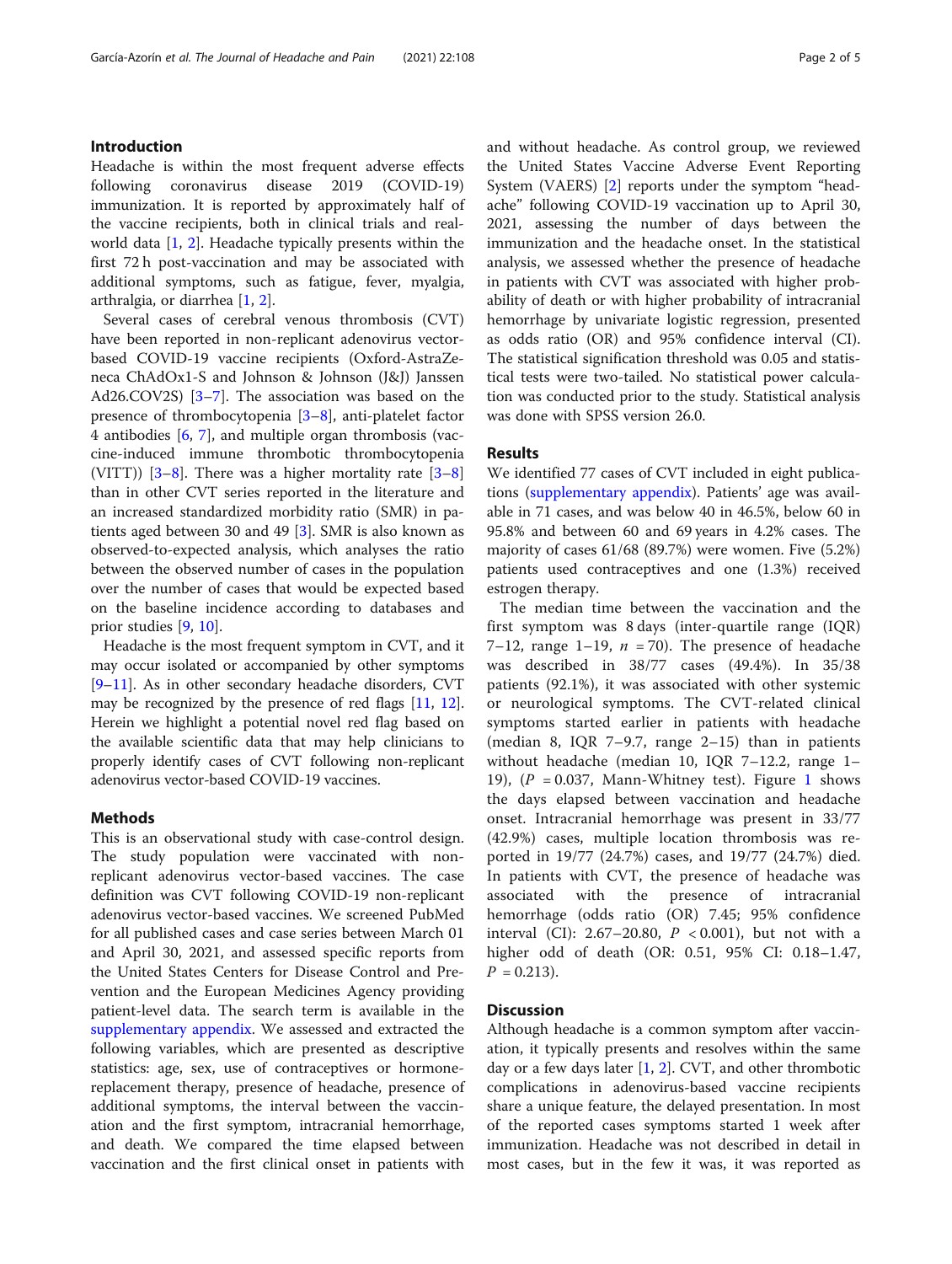<span id="page-2-0"></span>

severe, progressive and treatment-resistant, all of them well-known red flags [[12\]](#page-3-0).

Diagnostic delay is common in CVT [\[9](#page-3-0)]. Prompt treatment likely improves the clinical outcome, and therefore, every physician must be aware of the potential risk of vaccine related thrombotic complications. Given this knowledge and the possibility of vaccine-related CVT, patients with new-onset headache, 1 week after immunization, should receive a thorough clinical evaluation and be closely monitored. Non-contrast.

computed tomography (CT) may detect indirect findings of CVT, including hyperdense vein or sinus (cord sign), venous infarcts, brain oedema and intracranial hemorrhages; however, the optimal imaging test in case of suspicion are contrast brain CT with CT venogram, magnetic resonance imaging (MRI) with contrast and/or venogram, showing a filling defect in a venous sinus (empty delta sign) [[10](#page-3-0), [13](#page-3-0)].

The pathophysiology of thrombosis with thrombocytopenia syndrome has been recently discussed [[7,](#page-3-0) [14](#page-3-0), [15\]](#page-4-0). The role of anti-platelet factor-4 antibodies seem causative, inducing platelet activation, aggregation, and thrombosis, leading to a severe platelet consumption and thrombocytopenia. According to the existing evidence, an interim guideline published by the World Health Organization (WHO) states that the treatment should include the treatment of the immune-mediated phenomenon and adequate anticoagulation according to the existing evidence [[14\]](#page-3-0). For the first, intravenous

immunoglobulins seem to be the preferred option, while as anticoagulants, non-heparin-based anticoagulants must be used, while heparin-based anticoagulants and platelet infusion should be avoided [[14](#page-3-0)].

## Conclusion

To conclude, delayed onset of headache following an adenovirus vector-based COVID-19 vaccine is associated with CVT. Patients with new-onset headache, 1 week after vaccination with an adenovirus vector-based vaccine, should receive a thorough clinical evaluation and CVT must be considered in the diagnostic work-up.

### Supplementary Information

The online version contains supplementary material available at [https://doi.](https://doi.org/10.1186/s10194-021-01324-5) [org/10.1186/s10194-021-01324-5.](https://doi.org/10.1186/s10194-021-01324-5)

Additional file 1.

#### Acknowledgements

Not applicable.

### Authors' contributions

All authors contributed in the interpretation of data for the work, critical revision of the work for important intellectual content and all authors gave their final approval of the work to be published. All authors had full access to the full data used in the manuscript and accept responsibility to submit it for publication.

#### Funding

No funding sources were involved in the writing of this manuscript or the decision to submit it for publication.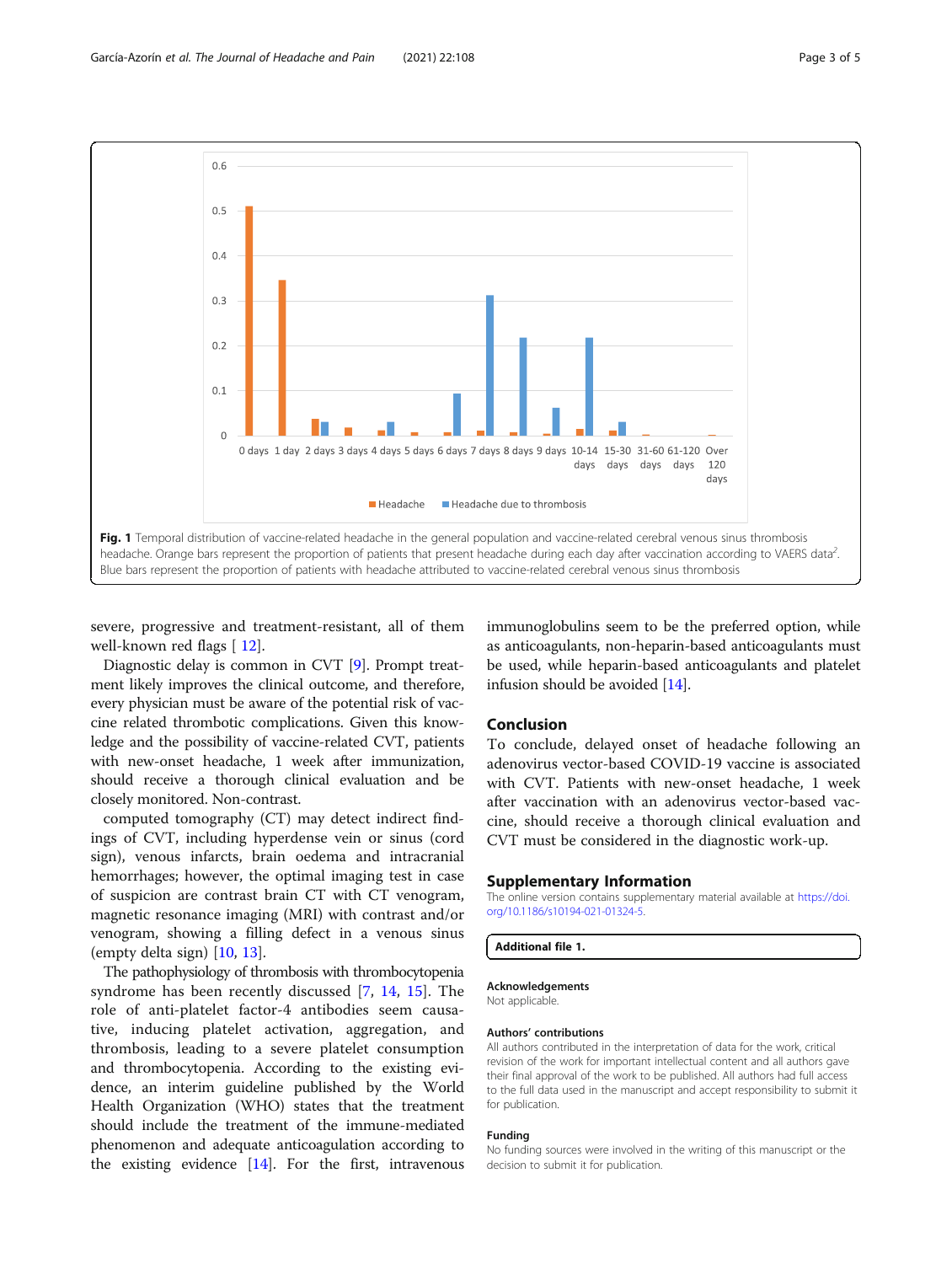# <span id="page-3-0"></span>Availability of data and materials

Datasheets are fully available to other researchers upon request to the corresponding author.

# Declarations

# Ethics approval and consent to participate

The study was conducted in accordance with Helsinki Declaration as revised in 2013. According to local IRB no ethical approval or informed patient consent was necessary because no new individually collected patient data were used in this study. For this type of study formal consent is not required.

#### Consent for publication

Not applicable.

#### Competing interests

David García-Azorín received scientific support and received honoraria from the Brain Health Unit of the World Health Organization as scientific advisor for the COVID-19 Global Forum.

Thien Phu Do reports no conflicts of interest.

Andreas R. Gantenbein reports no conflicts of interest.

Jakob Møller Hansen reports no conflicts of interest.

Marcio Nattan Souza received speaker fees from Novartis, TEVA, Lilly, Allergan, Sanofi, Libbs and Lundbeck.

Mark Obermann received scientific support, travel support and/or honoraria from Biogen Idec, Novartis, Sanofi/Genzyme, Pfizer, Teva, Lilly, Schwarz and Heel. He received research grants from Allergan, Electrocore, Heel, and the German Ministry for Education and Research (BMBF).

Heiko Pohl was funded by the Werner Dessauer Stiftung and received speaker fees from TEVA Pharmaceuticals and honoraria from Eli Lilly. Christoph J. Schankin received scientific support, travel support and/or honoraria from Novartis, Eli Lilly, TEVA Pharmaceuticals, Allergan, Almirall, Amgen, MindMed, Grünenthal. He received research grants from German Migraine and Headache Society, Eye on Vision Foundation, and Baasch Medicus Foundation. He is part-time employee at Zynnon.

Henrik Winther Schytz has received honoraria from Novartis, TEVA, Lilly and has received a research grant from Novartis.

Alexandra Sinclair has received speaker fees and Honoraria from Novartis and Allergan.

Guus Schoonman reports no conflict of interest.

Espen Saxhaug Kristoffersen reports no conflicts of interest.

#### Author details

<sup>1</sup> Headache Unit, Department of Neurology, Hospital Clínico Universitario de Valladolid, Valladolid, Spain. <sup>2</sup>The Danish Headache Center, Department of Neurology, Rigshospitalet-Glostrup, Faculty of Health Sciences, University of Copenhagen, Glostrup, Denmark. <sup>3</sup>Department of Neurology and Neurorehabilitation, ZURZACH Care, Bad Zurzach, Switzerland. <sup>4</sup>Department of Neurology, University Hospital Zurich, Zürich, Switzerland. <sup>5</sup>Danish Headache Center, Rigshospitalet-Glostrup, Faculty of Health Sciences, University of Copenhagen, Glostrup, Denmark. <sup>6</sup>Department of Neurology, Hospital das Clínicas, University of São Paulo, São Paulo, Brazil. <sup>7</sup>Department of Neurology, Hospital Weser-Egge, Höxter, Germany. <sup>8</sup>Department of Neurology, University of Duisburg-Essen, Essen, Germany. <sup>9</sup>Department of Neurology, University Hospital Zurich, Zurich, Switzerland. <sup>10</sup>Department of Neurology, Inselspital, Bern University Hospital, University of Bern, Bern, Switzerland. <sup>11</sup>Metabolic Neurology, Institute of Metabolism and Systems Research, College of Medical and Dental Sciences, University of Birmingham, Birmingham B15 2TT, UK. <sup>12</sup>Department of Neurology, University Hospitals Birmingham NHS Foundation Trust, Birmingham B15 2TH, UK. 13Department of Neurology, Elisabeth-TweeSteden Hospital, Tilburg, The Netherlands. <sup>14</sup>Department of Neurology, Akershus University Hospital, Lørenskog, Norway. <sup>15</sup>Department of General Practice, HELSAM, University of Oslo, Oslo, Norway.

# Received: 16 August 2021 Accepted: 6 September 2021 Published online: 17 September 2021

#### References

1. Zhu FC, Li YH, Guan XH, Hou LH, Wang WJ, Li JX, Wu SP, Wang BS, Wang Z, Wang L, Jia SY, Jiang HD, Wang L, Jiang T, Hu Y, Gou JB, Xu SB, Xu JJ, Wang XW, Wang W, Chen W (2020) Safety, tolerability, and immunogenicity of a recombinant adenovirus type-5 vectored COVID-19 vaccine: a doseescalation, open-label, non-randomised, first-in-human trial. Lancet 395(10240):1845–1854. [https://doi.org/10.1016/S0140-6736\(20\)31208-3](https://doi.org/10.1016/S0140-6736(20)31208-3)

- 2. Vaccine Adverse Event Reporting System (VAERS). VAERS Data Sets. Available on: <https://vaers.hhs.gov/data.html> Accessed on May 10, 2021
- 3. European Medicines Agency. Signal assessment report on embolic and thrombotic events (SMQ) with COVID-19 Vaccine (ChAdOx1-S [recombinant]) – Vaxzevria (previously COVID-19 Vaccine AstraZeneca) (Other viral vaccines). Published on 08 April 2021. Available on: [https://](https://www.ema.europa.eu/en/documents/prac-recommendation/signal-assessment-report-embolic-thrombotic-events-smq-covid-19-vaccine-chadox1-s-recombinant_en.pdf) [www.ema.europa.eu/en/documents/prac-recommendation/signal-a](https://www.ema.europa.eu/en/documents/prac-recommendation/signal-assessment-report-embolic-thrombotic-events-smq-covid-19-vaccine-chadox1-s-recombinant_en.pdf) [ssessment-report-embolic-thrombotic-events-smq-covid-19-vaccine-cha](https://www.ema.europa.eu/en/documents/prac-recommendation/signal-assessment-report-embolic-thrombotic-events-smq-covid-19-vaccine-chadox1-s-recombinant_en.pdf) [dox1-s-recombinant\\_en.pdf](https://www.ema.europa.eu/en/documents/prac-recommendation/signal-assessment-report-embolic-thrombotic-events-smq-covid-19-vaccine-chadox1-s-recombinant_en.pdf)
- 4. Krzywicka K, Heldner MR, Sánchez van Kammen M, van Haaps T, Hiltunen S, Silvis SM, Levi M, Kremer Hovinga JA, Jood K, Lindgren E, Tatlisumak T, Putaala J, Aguiar de Sousa D, Middeldorp S, Arnold M, Coutinho JM, Ferro JM (2021) Post-SARS-CoV-2-vaccination cerebral venous sinus thrombosis: an analysis of cases notified to the European medicines agency. Eur J Neurol (Epub ahead of print). <https://doi.org/10.1111/ene.15029>
- 5. Schulz JB, Berlit P, Diener HC, Gerloff C, Greinacher A, Klein C, Petzold GC, Piccininni M, Poli S, Röhrig R, Steinmetz H, Thiele T, Kurth T, the German Society of Neurology SARS‐CoV‐2 Vaccination Study Group, Alonso A, Bartsch T, Baumsteiger C, Bode F, Cangür H, Daffertshofer M, Dafotakis M, Dieterich M, Fabian F, Fousse M, Godau J, Grond M, Günther A, Gutschalk A, Hagemann G, Hartmann C, Hilker-Roggendorf R, Höglinger G, Ikenberg B, Ismail FS, Jesse S, Kallmünzer B, Kern R, Klietz M, Knauß S, Knier B, Limmroth V, Mengel A, Meyne J, Morgenthaler M, Müller M, Nagel S, Niels RD, Onur OA, Pelz J, Plenge J, Poli S, Roth C, Röther J, Saß C, Schönenberger S, Schubert R, Simon O, Agaplesion IS, Sperfeld A, Spreer A, Steinbrecher A, Steiner J, Stetefeld H, Trendelenburg G, Vatankhah NB, Wahl CM, Wartenberg K, Witt K, Wittstock M, Wolf B, Wolf J, Zimmermann J (2021) COVID-19 vaccine-associated cerebral venous thrombosis in Germany. Ann Neurol (Epub ahead of print). <https://doi.org/10.1002/ana.26172>
- 6. See I, Su JR, Lale A, Woo EJ, Guh AY, Shimabukuro TT, Streiff MB, Rao AK, Wheeler AP, Beavers SF, Durbin AP, Edwards K, Miller E, Harrington TA, Mba-Jonas A, Nair N, Nguyen DT, Talaat KR, Urrutia VC, Walker SC, Creech CB, Clark TA, DeStefano F, Broder KR (2021) US case reports of cerebral venous sinus thrombosis with thrombocytopenia after Ad26.COV2.S vaccination, march 2 to April 21, 2021. JAMA 325(24):2448–2456. [https://doi.org/10.1001/](https://doi.org/10.1001/jama.2021.7517) [jama.2021.7517](https://doi.org/10.1001/jama.2021.7517)
- 7. Greinacher A, Thiele T, Warkentin TE, Weisser K, Kyrle PA, Eichinger S (2021) Thrombotic thrombocytopenia after ChAdOx1 nCov-19 vaccination. N Engl J Med 84(22):2092–2101. <https://doi.org/10.1056/NEJMoa2104840>
- 8. Pottegård A, Lund LC, Karlstad Ø et al (2021) Arterial events, venous thromboembolism, thrombocytopenia, and bleeding after vaccination with Oxford-AstraZeneca ChAdOx1-S in Denmark and Norway: population based cohort study. BMJ 373:n1114
- 9. Kristoffersen ES, Harper CE, Vetvik KG, Zarnovicky S, Hansen JM, Faiz KW (2020) Incidence and mortality of cerebral venous thrombosis in a Norwegian population. Stroke 51(10):3023–3029. [https://doi.org/10.1161/](https://doi.org/10.1161/STROKEAHA.120.030800) [STROKEAHA.120.030800](https://doi.org/10.1161/STROKEAHA.120.030800)
- 10. Silvis SM, de Sousa DA, Ferro JM, Coutinho JM (2017) Cerebral venous thrombosis. Nat Rev Neurol 13(9):555–565. [https://doi.org/10.1038/](https://doi.org/10.1038/nrneurol.2017.104) [nrneurol.2017.104](https://doi.org/10.1038/nrneurol.2017.104)
- 11. García-Azorín D, Monje MHG, González-García N, Guerrero ÁL, Porta-Etessam J (2020) Presence of red flags in patients with cerebral venous sinus thrombosis admitted to the emergency department because of headache: a STROBE compliant cohort-study. Medicine (Baltimore) 99(29):e20900. <https://doi.org/10.1097/MD.0000000000020900>
- 12. Do TP, Remmers A, Schytz HW, Schankin C, Nelson SE, Obermann M, Hansen JM, Sinclair AJ, Gantenbein AR, Schoonman GG (2019) Red and orange flags for secondary headaches in clinical practice: SNNOOP10 list. Neurology 92(3):134–144. <https://doi.org/10.1212/WNL.0000000000006697>
- 13. FACME multidisciplinary working group on the management of cerebral venous sinus thrombosis associated with COVID-19 vaccination. Diagnostic and treatment recommendations from the FACME ad-hoc expert working group on the management of cerebral venous sinus thrombosis associated with COVID-19 vaccination. Neurologia (Engl Ed) Jul-Aug 2021 36(6):451– 461. Doi: <https://doi.org/10.1016/j.nrleng.2021.05.001>
- 14. World Health Organization. Guidance document for clinical case management of thrombosis with thrombocytopenia syndrome (TTS)